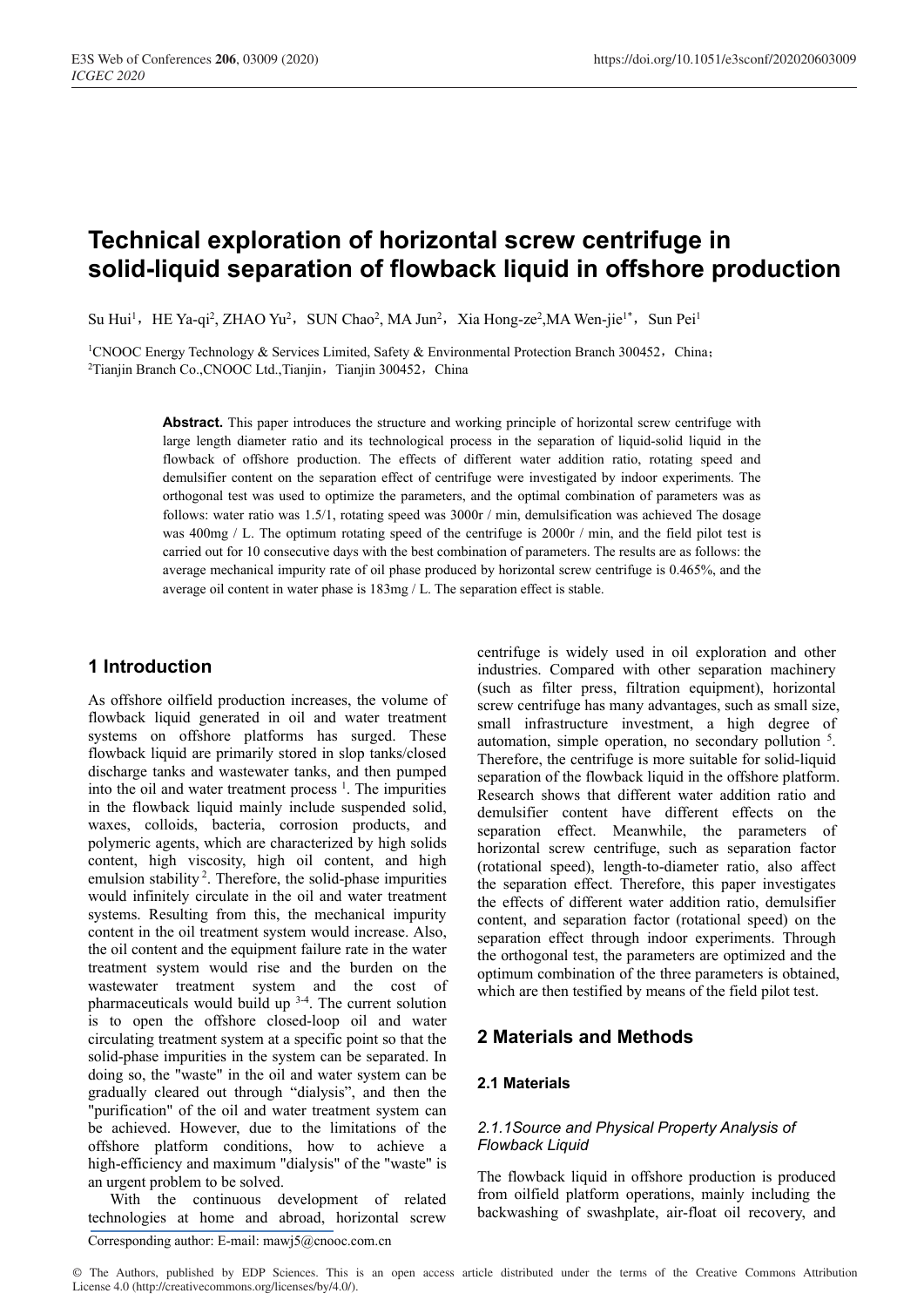walnut shell filtration, the collection operation of open and closed discharge systems, and the clearing of the sludge from the bottom of the tank, and high content, severe emulsification, and high separation difficulty of

mechanical impurities. The specific source is shown in Figure 1. The main physical properties are shown in Table 1



**Fig. 1** Source of flowback fluid

**Table 1** Physical Property Analysis of flowback fluid

| Parameter  | Soild<br>content $(\frac{6}{6})$ | Water content<br>(9/0) | ∩il<br>content<br>(0/0) |
|------------|----------------------------------|------------------------|-------------------------|
| Percentage | 11.43                            | 77.31                  | 11.26                   |

### *2.1.2 Experimental Materials and Instruments*

The flowback liquid used in the experiment is from an offshore oilfield platform. Other materials: carbon tetrachloride, sodium chloride, anhydrous sodium sulfate, gasoline, demulsifier (BP-03), distilled water, and so on.

German Sigma-6 benchtop low-speed centrifuge, infrared oil detector, constant temperature water bath, oscillator, analytical balance, electric constant temperature drying oven, distribution funnel, filter paper, and so on.

#### **2.2 Methods**

# *2.2.1 Structure and Working Principle of Horizontal Screw Centrifuge*

The horizontal screw centrifuge mainly consists of a rotary drum, screw pusher, drive device, and protection device<sup>6</sup>. The flowback liquid arrives at the rotary drum through the screw pusher. Due to the speed difference, the lighter liquid will be developed into a liquid loop in the rotary drum and then discharged from the overflow drain, while the heavier solids will settle down on the walls of the rotary drum under the effect of the centrifugal force and then be thrown out of the equipment through the residue drain outlet<sup>7-8</sup>. The structure of the horizontal screw centrifuge is shown in Figure 2.



1: feed port; 2: slag outlet; 3: cone-end dehydration area; 4: inlaid welded carbide plate; 5: straight section settlement area; 6: screw propeller; 7: clear liquid guide hole; 8: liquid outlet; 9: adjusting plate; 10: main motor; 11: auxiliary motor; 12: elastic coupling; 13: differential; 14: bearing seat; 15: cover; 16: drum; 17: wear-resistant sleeve at discharge port; 18: wear-resistant sleeve at slag outlet; 19: bearing seat

**Fig. 2** Structure of high efficiency horizontal screw centrifuge

#### *2.2.2 Process Flow*

Pump the flowback liquid generated from the oil field into the homogenization tank, and add water and demulsifier to precipitate and buffer, and then pump them into the horizontal screw centrifuge through the input pump for treatment. The liquid discharged from the

liquid drain outlet of the centrifuge is an oil-water mixture, which needs to be sent into the liquid-phase treatment system for further treatment. The solids discharged from the residue drain outlet of the centrifuge is recycled into the rock chip box or sludge tank, and then transported back to the terminal treatment plant for treatment, as shown in Figure 3.

The mechanical impurity rate in the oil phase is tested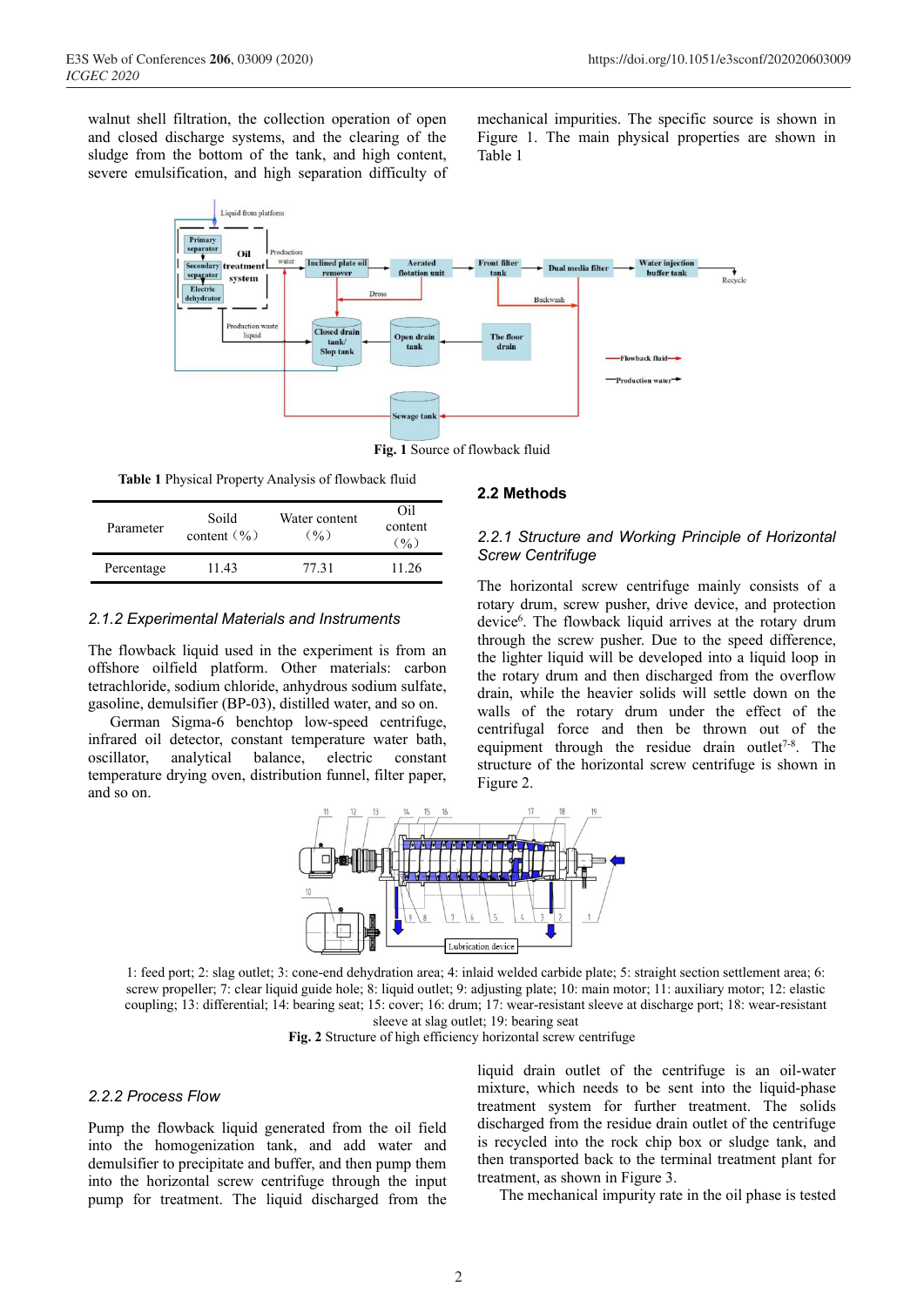according to GB/T 511-1988 Petroleum products and additives-Determination of mechanical impurities-Gravimetric method 9. The oil content in the

Water

water phase is tested according to HJ 637-2012 Water quality-Determination of petroleum oils and animal and vegetable oils-Infrared spectrophotometry 10.



**Fig. 3** process flow chart

#### *2.2.3 Experimental Design*

Fix the rotational speed of the centrifuge at 2500 r/min, fix the demulsifier content at 500 mg/L, and then adjust the water addition ratio. Fix the water addition ratio at 1/1, fix the demulsifier content at 500 mg/L, and then adjust the rotational speed of the centrifuge. Fix the water addition ratio at 1/1, fix the rotational speed of the centrifuge at 2500 r/min, and then adjust the demulsifier content. The specific gradient setting is shown in Table 2. According to the results of the single-factor test, the orthogonal test is used to optimize the parameters. In this way, the optimum rotational speed, water addition ratio, and demulsifier content can be obtained.

**Table 2** Gradient setting table

| Water addition ratio         | 1/4  | /3   | 1/2  |      | .5/1 |      |      |
|------------------------------|------|------|------|------|------|------|------|
| Rotational speed (r/min)     | 1000 | 1500 | 2000 | 2500 | 3000 | 3500 | 4000 |
| Demulsifier content $(mg/L)$ | 200  | 300  | 400  | 500  | 600  | 700  | 800  |

# **3 Results**

#### **3.1 Result of Indoor Experiments**

#### *3.1.1 Analysis of Single-Factor Test Results*

(1)The effect of different water addition ratios on the separation effect of centrifuge



**Fig. 4** Effect of different addition ratio on separation effect

As we can see from Figure 4, when the rotational speed and demulsifier content of the centrifuge are fixed, with the increase of water addition ratio, the mechanical impurity rate in the oil phase and the oil content in the

water phase would first decline and then remain stable. The turning point of both appears when the water addition ratio of 1/1. At this time, the mechanical impurity rate in the oil phase is 0.31% and the oil content in the water phase is 106mg/L.

(2) The effect of different rotational speeds on the separation effect of centrifuge



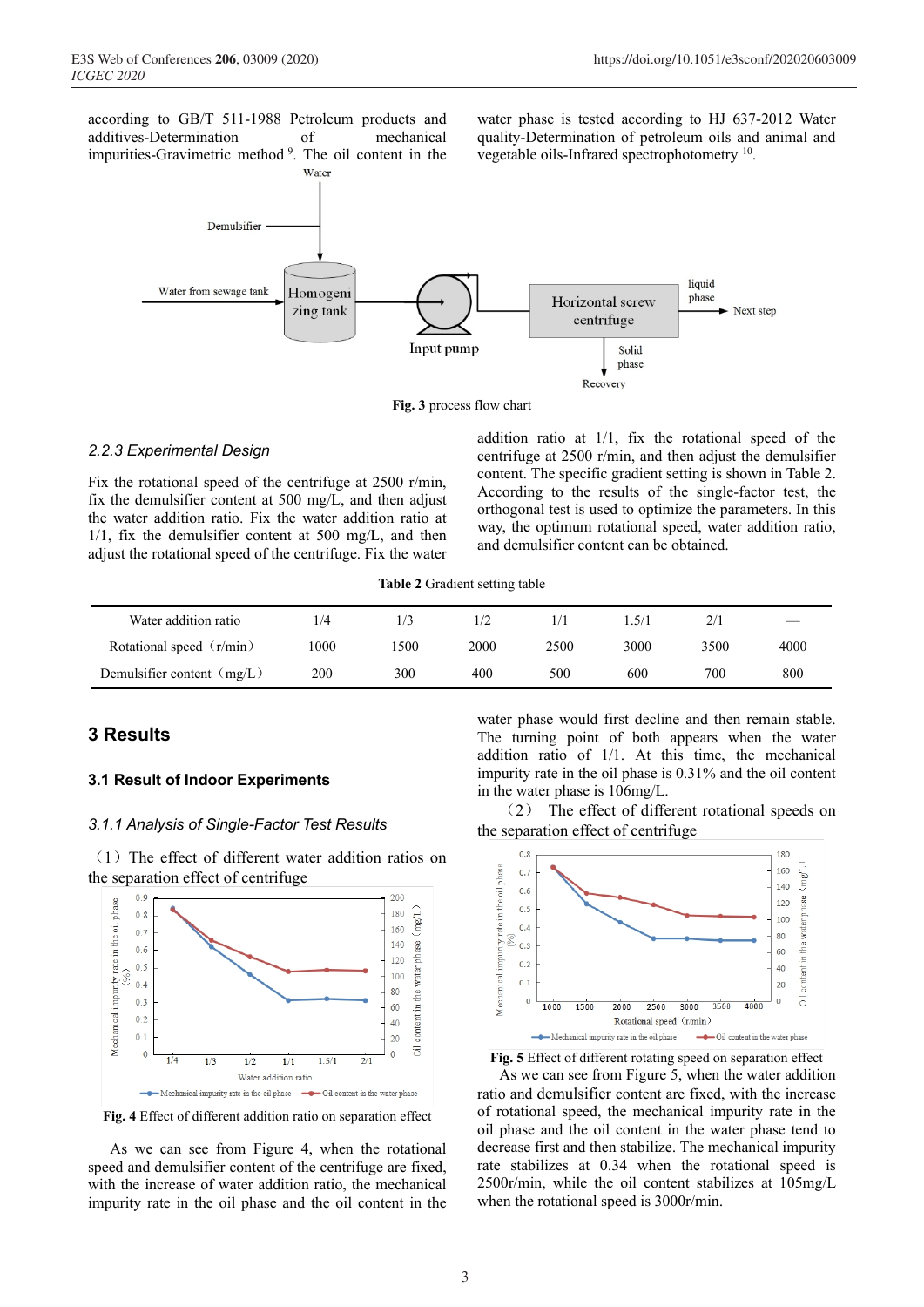(3) The effect of the demulsifier content on the separation effect of centrifuge



**Fig. 6** Effect of different demulsifier content on separation efficiency

As we can see from Figure 6, when the water addition ratio and the rotational speed are fixed, with the increase of the demulsifier content, the mechanical impurity rate in the oil phase tends to increase and then decrease, and the lowest point is 0.35% when the demulsifier content is 400mg/L; the oil content in the water phase also tends to increase and then decrease, and the lowest point is 103mg/L when the demulsifier content is 500mg/L.

#### *3.1.2 Analysis of Orthogonal Test Results*

Through the analysis of the single-factor test result, it is found that three factors, namely, the water addition ratio, the rotational speed, and the demulsifier content, have a great influence on the separation effect of the centrifuge. Therefore, this study aims to use the orthogonal test method to optimize the process. The orthogonal test factor level table, test result table, and range calculation table are separately shown in Table 3, Table 4, and Table 5. As we can see from the range calculation table, the optimum combination of the mechanical impurity rate in the oil phase is A2B3C1. Due to RC>RA>RB, the demulsifier content affects the mechanical impurity rate in the oil phase the most. The optimum combination of the oil content in the water phase is A2B3C2 or A2B3C3. Due to RB>RA>RC, the demulsifier content has the third greatest effect on the oil content in the water phase. Therefore, the optimum combination is A2B3C1, that is, the water addition ratio is 1.5/1, the rotational speed is 3000r/min, and the demulsifier content is 400mg/L.

**Table 3** Orthogonal test factor level table

|                               | Factor A                 | Factor B                     | Factor C |
|-------------------------------|--------------------------|------------------------------|----------|
| Level<br>Water addition ratio | Rotational speed (r/min) | Demulsifier content $(mg/L)$ |          |
|                               | 1/1.0                    | 2000                         | 400      |
|                               | 1/1.5                    | 2500                         | 500      |
|                               | 1.2                      | 3000                         | 600      |

| Test No. |   | Factor |   | Mechanical impurity          | Oil content in the water |  |
|----------|---|--------|---|------------------------------|--------------------------|--|
|          | A | B      | C | rate in the oil phase $(\%)$ | phase $(mg/L)$           |  |
|          |   |        |   | 0.38                         | 109.00                   |  |
| 2        |   | 2      | 2 | 0.42                         | 112.00                   |  |
| 3        |   | 3      | 3 | 0.37                         | 103.00                   |  |
| 4        | 2 |        | 2 | 0.41                         | 104.00                   |  |
| 5        | 2 | 2      | 3 | 0.35                         | 111.00                   |  |
| 6        | 2 | 3      |   | 0.32                         | 105.00                   |  |
| 7        | 3 |        | 3 | 0.44                         | 108.00                   |  |
| 8        | 3 | 2      |   | 0.36                         | 110.00                   |  |
| 9        | 3 | 3      |   | 0.43                         | 106.00                   |  |

**Table 4** Orthogonal test scheme and result table

**Table 5** Range calculation of each evaluation index

|                                              | Variable | Factor |      |      |  |
|----------------------------------------------|----------|--------|------|------|--|
|                                              |          | A      | В    | С    |  |
| Mechanical impurity rate in<br>the oil phase | k1       | 0.39   | 0.41 | 0.35 |  |
|                                              | k2       | 0.36   | 0.38 | 0.42 |  |
|                                              | k3       | 0.41   | 0.37 | 0.39 |  |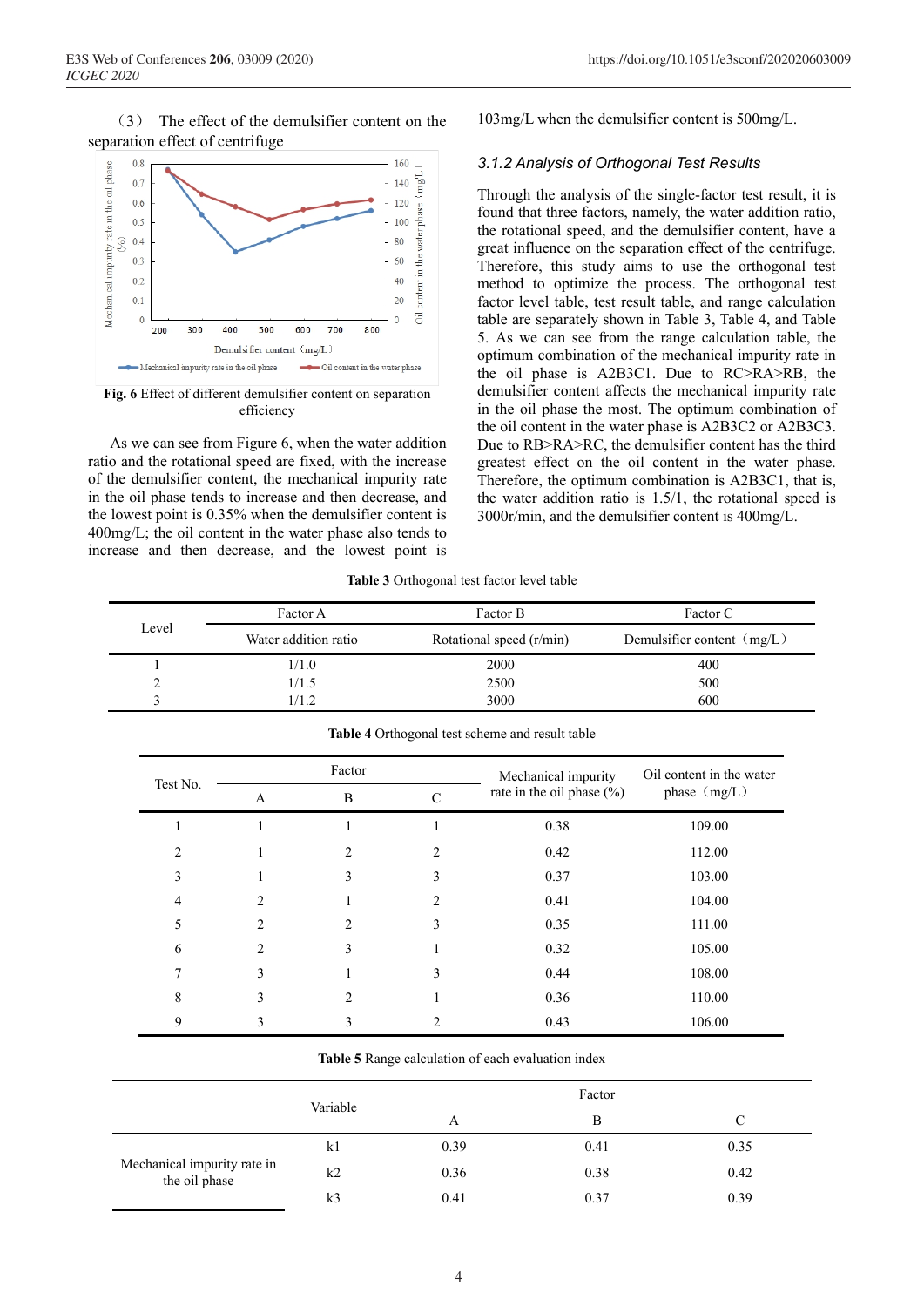|                                   | R              | 0.05   | 0.04   | 0.07   |
|-----------------------------------|----------------|--------|--------|--------|
| Oil content in the water<br>phase | k1             | 108.00 | 107.00 | 108.00 |
|                                   | k <sub>2</sub> | 106.67 | 111.00 | 107.33 |
|                                   | k <sub>3</sub> | 108.00 | 104.67 | 107.33 |
|                                   | R              | 1.33   | 6.33   | 0.67   |

# **3.2 Results of Field Pilot Test**

#### *3.2.1 Determination of Rotational Speed of Horizontal Screw Centrifuge*

The above orthogonal test shows that the optimum rotational speed is 3500r/m, which corresponds to the separation factor of 1007.1. In the field pilot test, it should also be ensured that the separation factor of horizontal screw centrifuge is 1007.1. Based on the relationship between the separation factor and rotational speed, it can be calculated that the rotational speed of the horizontal screw centrifuge shall remain at 2000r/min.

#### *3.2.2 Test Design*

The horizontal screw centrifuge with a large length-to-diameter ratio is used in the field. According to the above orthogonal test result, the optimum water addition ratio and demulsifier content are 1.5/1 and 400mg/L respectively. Keep the rotational speed at about 2000r/min. Then conduct the pilot test for 10 consecutive days.

## *3.2.3 Test Results*



**Fig. 7** Analysis of field pilot test results

As we handled 40m3 of flowback liquid with an efficiency of 0.5m3/h for ten consecutive days and worked 8h per day, the average mechanical impurity rate in the oil phase of the horizontal screw centrifuge contained is 0.465%, and the average oil content in the water phase is 183 mg/L. The operation was in good condition and the separation effect was stable.

# **4 Conclusion**

(1) When all other conditions are held constant, the

mechanical impurity rate in the oil phase and the oil content in the water phase are 0.31 and 106mg/L respectively when the water addition ratio is greater than 1/1. When all other conditions are held constant, the lowest mechanical impurity rate is 0.34% at the rotational speed of 2500 r/min, and the lowest oil content is 105mg/L at the rotational speed of 3000r/min. When all other conditions are held constant, the lowest mechanical impurity rate is 0.35% at the demulsifier content of 400mg/L, while the lowest oil content is 103mg/L at the demulsifier content of 500mg/L.

(2) Combination of parameters for the optimum separation effect in the indoor experiment: the water addition ratio is 1.5/1, the rotational speed is 3000r/min, and the demulsifier content is 400mg/L.

(3) Results of the field pilot test: The average mechanical impurity rate in the oil phase of the horizontal screw centrifuge is 0.465%. The average oil content in the water phase is 183mg/L. The separation effect is stable, which can meet the requirements of solid-liquid separation of the flowback liquid in offshore production.

# **Acknowledgements**

\* Fund projects: Major National Science and technology projects (2016ZX05058-003-014)

This work was supported by the major national science and technology projects of China (No. 2016ZX05058-003-014)

# **Reference**

- 1. Y G Liu, L P Huang, B Huang, et al. Treatment technology of acidizing flowback fluid in offshore oilfield [J]. Fine and specialty chemicals, 2020, 28(01): 25-29.
- 2. T Gao, W H Wang, T Wang, et al. Research and application of oilfield flowback fluid treatment technology [J]. Petrochemical application, 2016, 35(11): 72-75.
- 3. J P Liu. Design and application of desanding device for oil well flowback fluid [D]. Xi'an Shiyou University, 2017.
- 4. D Y Kang, C Xue, C T Qu, et al. Reinjection treatment and feasibility evaluation of fracturing flowback fluid [J]. Chemical engineering, 2019, 47(07): 5-9.
- 5. D C Wang. Operation optimization of horizontal screw centrifugal dehydrator in oily sludge